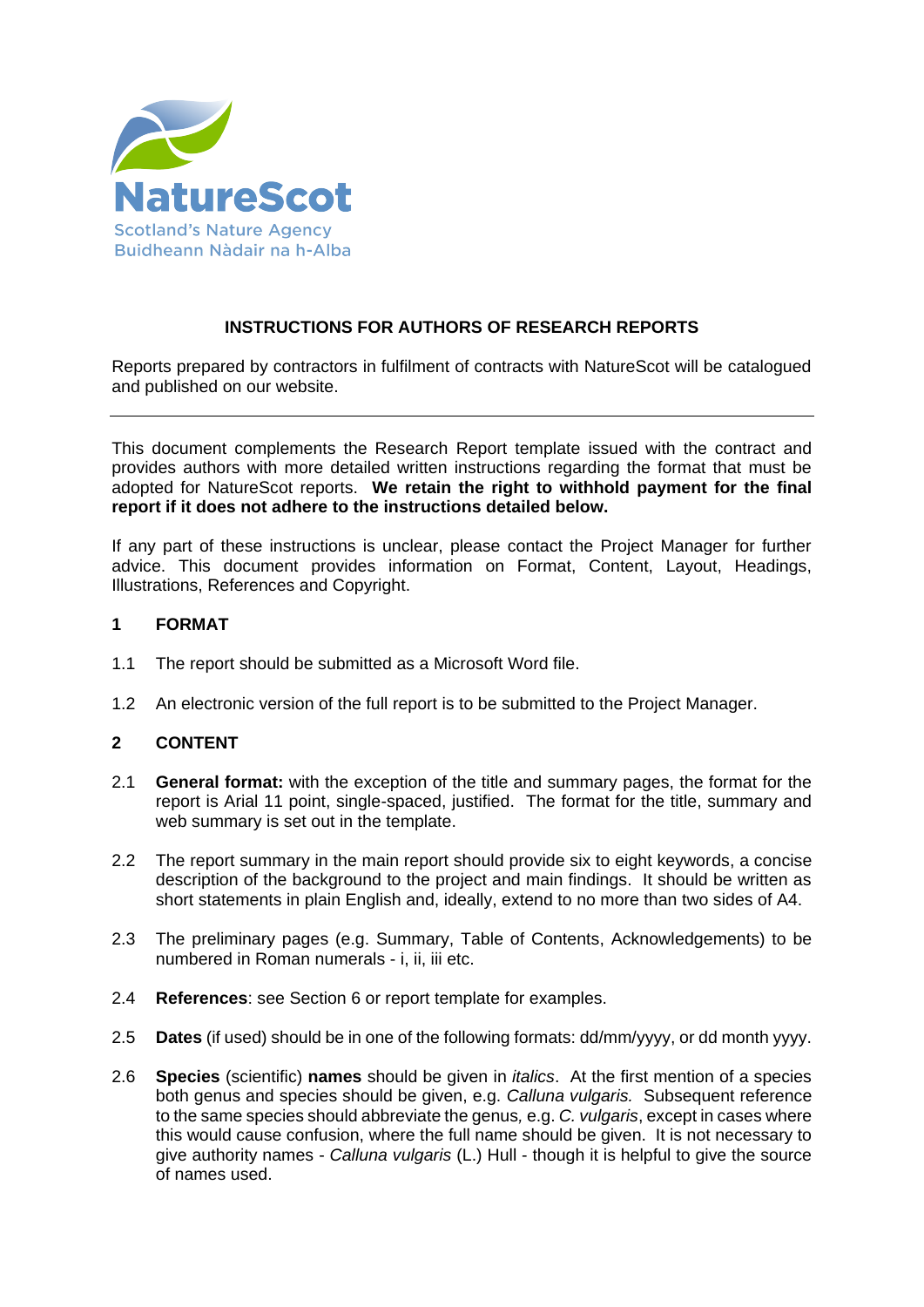2.7 Vernacular names - should be prepared in lower case excepting those such as Lawson's cypress or Scottish primrose.

# **3 LAYOUT**

3.1 **Margin**: allow 2.54 cm margin all round. This is automatically set out in the template.

## 3.2 **Paragraph numbering**: none.

- 3.3 The correct spacing to be left at the end of each sentence is two spaces.
- 3.4 **Page numbering**: all pages (excepting title page) to be numbered (but see also 2.3) including those with photographs, figures, diagrams, maps. Page numbers to be at bottom centre of each page (as in this document). Format for page numbering of main text to be 1, 2, 3 etc.
- 3.5 **Footnotes:** Footnotes<sup>1</sup> related to the text should be Arial 10 point and should be separated from the main text by a short, left justified line (see below). To insert a footnote go to 'References' and select 'Insert Footnote'. The next footnote number in a sequence is generated, and the footnote text can be edited.<sup>2</sup>
- 3.6 Do **not** include headers/footers such as "Report to NatureScot followed by title and/or name of author(s)/contractor(s)". Contractor's logos should **not** be included in the final text.
- 3.7 **Quotes:** quotes should be presented in Arial 11 pt and *italic* font. The Style 'Quote' will automatically indent the text in the correct way.
- 3.8 **Blank pages:** avoid inserting blank pages, other than where depicted in the template.
- 3.9 All documents to be spell-checked prior to submission. While computer programmes are a useful first filter, the entire manuscript should be read through carefully and checked for errors/completeness.
- 3.10 **Numbers in text**: Only numbers from one to nine should be spelled out except when used with units; e.g. two eyes but 10 stomata and  $5^{\circ}$ C. At the beginning of a sentence a number should be spelled out, e.g. Twelve sheep.
- 3.11 **Units of measurement:** SI units should be used throughout, including tables and figures. If need be, other units can be given, e.g. 10 km (6.2 miles).

## **4 HEADINGS**

-

4.1 Headings/numbering: to start at left hand margin. It is recommended that no more than three levels are used, i.e. headings, sub-headings and sub-sub headings.

| Heading<br>Sub-heading | 1.1 | <b>EMBOLDENED BLOCK CAPITALS</b><br><b>Emboldened lower case</b> |
|------------------------|-----|------------------------------------------------------------------|
|                        |     |                                                                  |

4.2 Unless proper names appear in these sub-headings only the first word to be capitalised.

<sup>&</sup>lt;sup>1</sup> They should be cross-referenced in the text using consecutive numbers throughout the report. They should be super-script at the appropriate point.

<sup>2</sup> See section on Footnote creation.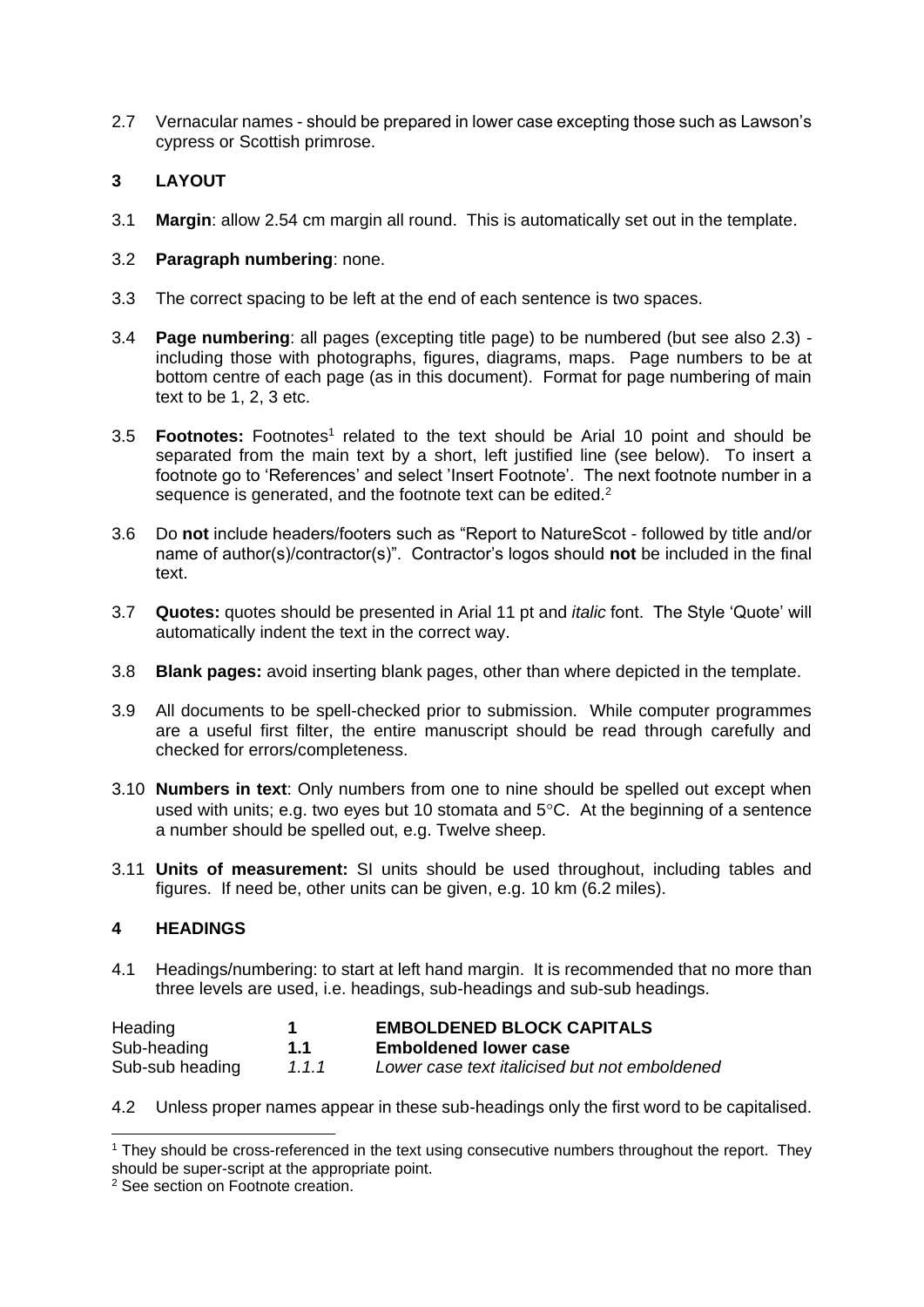## **5 ILLUSTRATIONS (PHOTOGRAPHS, FIGURES, DIAGRAMS, MAPS)**

- 5.1 The contractor shall, on delivery of the work, supply to NatureScot any photographs, pictures, maps, diagrams and other material which have been mutually agreed to be necessary for the proper illustration of the report. These illustrations should wherever possible, also be provided in electronic form (preferably in JPG or PNG format).
- 5.2 All illustrations supplied by the contractor shall be in a form acceptable to NatureScot. We reserve the right to reject such material or to require of the contractor such submissions or amendments as may in the reasonable view of NatureScot be required on the grounds of poor quality, excessive cost or otherwise.
- 5.3 The illustrations should be numbered according to their number in the text file and manuscript, and have the name(s) of author(s) and copyright holder on the reverse of any hard copies.
- 5.4 All illustrative material should have a caption. Captions should be intelligible without reference to the text. Captions to be typed in *italics*.
- 5.5 **Figures (photographs, diagrams, maps)**: the captions for figures should be in *italics* and appear below the figure/diagram.
- 5.6 **Numbering of figures** should be undertaken either:
	- consecutively within the chapter/section, e.g. Figure 1.1 (which is first figure in Chapter 1), Figure 2.3 (which is third figure in Chapter 2); or
	- consecutively throughout the report, e.g. Figure 1, Figure 2, etc.
- 5.7 **Tables**: the caption for tables should be in *italics*, and appear above the table. Numbering of tables should be undertaken either:
	- consecutively within the chapter/section, e.g. Table 1.1 (which is first table in Chapter 1), Table 2.3 (which is third table in Chapter 2); or
	- consecutively throughout the report, e.g. Table 1, Table 2, etc.

## **6 REFERENCES**

6.1 The report must be checked for completeness so far as references are concerned. Any reference within the text must be supported by a full listing in the reference list and no reference must be given in the list which is not cited in the text. The format follows the Harvard system. For a useful source of further information on the Harvard referencing system, please see [http://libweb.anglia.ac.uk/referencing/harvard.htm.](http://libweb.anglia.ac.uk/referencing/harvard.htm)

## 6.2 **Format**

6.3 The author/originator's name and year of publication of the document cited are given after each reference in the text, for example: (McArthur, 1993; Smith & McCallum, 1997). If the number of authors exceeds two, these should always be abbreviated as (Sanger *et al*., 1997). When different groups of authors with the same first author and date occur, they should be cited as (Thompson *et al*., 1991 a, b.) Note that if the author's name occurs naturally in the text the year follows in parenthesis as Smith (1994). If not, both the author's name and year are in parenthesis as (Smith, 1994).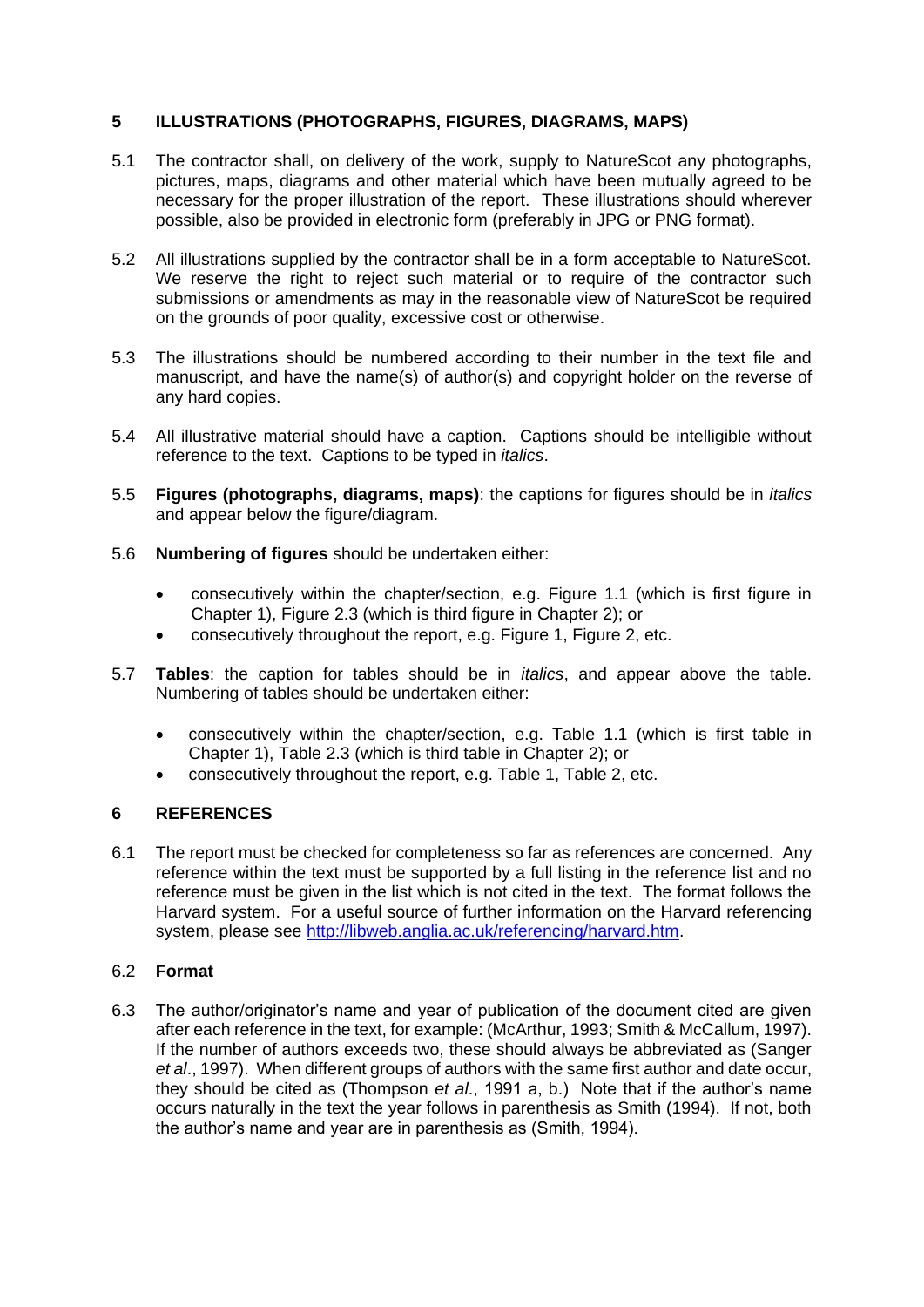- 6.4 The full references should be listed after the main text, in alphabetic order by author with the journal name unabbreviated. If there is more than one author, add all authors' names. The format should be as follows:
- 6.5 Begon, M., Harper, J.L. & Townsend, C.R. 1996. *Ecology: Individuals, Populations and Communities*. 3rd ed. Oxford: Blackwell Science.
- 6.6 McArthur, W.M. 1993. History of landscape development. *In*: Hobbs, R.J. & Saunders, D.A. eds. *Reintegrating Fragmented Landscapes.* Berlin: Springer Verlag, pp. 10-22.
- 6.7 Newton, I., Davis, P.E. & Moss, D. 1996. Distribution and breeding of red kites *Milvus milvus* in relation to afforestation and other land-use in Wales. *Journal of Applied Ecology,* 33, 210-224.
- 6.8 Rosell, F., Parker, H. & Steifetten, Ø. 2006. Use of dawn and dusk sight observations to determine colony size and family composition in Eurasian beaver *Castor fiber. Acta Theriologica,* 51, 107-112.
- 6.9 Strachan, R.S. & Moorhouse, T.P. 2006. *The Water Vole Conservation Handbook.*  Wildlife Conservation Research Unit & The Environment Agency.

# **7 COPYRIGHT**

7.1 The copyright shall remain the property of NatureScot and the copyright notice to be printed in every copy of the report shall be in the NatureScot name, with the year of first publication.

## 7.2 **Textual Copyright Material**

7.3 Should the text of the submitted report contain extracts from other copyright works, **the contractor is responsible for and shall at their own expense obtain from the owners of copyright written permissions** (which shall be forwarded to NatureScot on delivery of the material) to reproduce such extracts in the Work in all territories and editions and in all forms which are subject to this Agreement.

#### 7.4 **Illustrations**

7.5 In respect of copyright material, **the contractor shall obtain from the owners of the respective copyrights written permission** (which shall be forwarded to NatureScot on delivery of the material) to reproduce the material in the Work and in all territories and editions and in all forms which are subject to this Agreement. The cost of supplying illustrative material, including copyright fees, shall be borne by the contractor.

## 7.6 **Ordnance Survey**

7.7 All maps reproduced for inclusion in the report must display the OS copyright acknowledgement:

© Crown copyright [and database rights] 2020 OS 100017908

## 7.8 **Getmapping and Bluesky International (digital aerial imagery) material**

Getmapping data should be acknowledged as below:

© Bluesky International Ltd. and Getmapping Plc. 2020